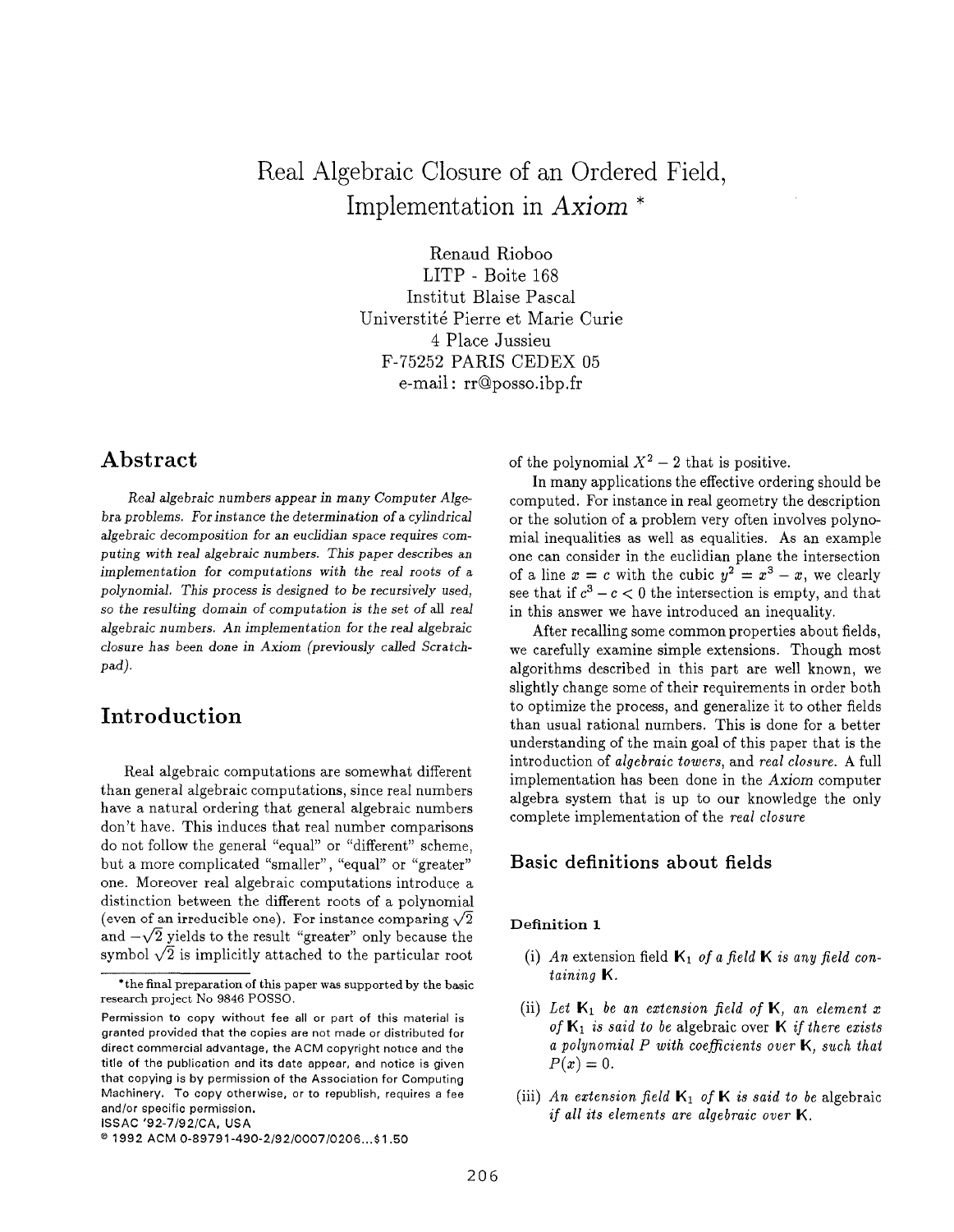(iv) An extension field  $\mathbf{K}_1$  of **K** is a simple extension of **K** if it is obtained by adjoining a single element  $x_0$ to  $\mathbb{K}$ ; this simple extension is denoted by  $\mathbb{K}(x_0)$ .

**Definition 2** An simple extension  $K(x_0)$  of K is said to be algebraic if there exists a polynomial  $P$  such that  $P(x_0) = 0$ . The polynomial P can be chosen to be irreducible and monic; it is then called the minimal polynomial of  $x_0$ , and its degree is the degree of the algebraic extension *denoted by*  $[\mathbf{K}(x_0) : \mathbf{K}]$ .

Every element of an algebraic extension is algebraic over **K.** The field  $K(x_0)$  is then isomorphic to the modulus field  $K[X]/P(X)$  of the polynomials modulo P where P is the minimal polynomial of  $x_0$ . The above isomorphism is used in most implementations of algebraic extensions. Since the roots of a polynomial don't change by multipling by an element of  $K$ , usual implementations use a monic polynomial as the defining polynomial for an algebraic extension.

When the defining polynomial is monic we can define algebraic extensions of a ring instead of a field since elements can still be reduced modulo the defining polynomial. This is the actual Axiom implementation for algebraic extensions and yields to the notion of integral rings that is more satisfactory under a computational point of view. In this paper we however will not take advantage of this fact and only consider field extensions since the process is to our opinion clearer and much easier to explain. Extensions to algebraic ordered rings are however currently being written as a generalization of the algorithms explained here.

**Definition 3** A field  $C$  is said to be algebraically closed, if it has no nontrivial algebraic extension. Let  $K$  be a field, C is an algebraic closure of  $\mathbb K$  if

(i):  $C$  is algebraically closed, and (ii):  $C$  is an algebraic extension of K.

Every field has an algebraic closure; and if  $C_1$  and  $C_2$ are two algebraic closures of the same field they are isomorphic. This enables to speak of the algebraic closure of a field.

## Ordered and real fields

**Definition 4** A field  $\mathbb{K}$  is said to be ordered if it has a total ordering < satisfying

(i):  $x \leq y \Longrightarrow x+z \leq y+z$ , and (ii):  $(0 \leq x, 0 \leq z)$  $y) \Longrightarrow 0 \leq xy$ 

Proposition 1 Let K be an arbitrary field, it is equivalent that:

- $(i)$   $\mathbb K$  can be ordere
- (ii) -1 cannot be expressed as a sum of squares of elements of K,

(iii) for all 
$$
x_1, \dots, x_n
$$
 of **K** we have: 
$$
\sum_{i=1}^n x_i^2 = 0 \implies x_1 = \dots = x_n = 0
$$

A field having these properties is called a real field. We see that a real field has no defined order relation, it is only possible to find one (and usually more) that will change the real field into an ordered field. We can view a real field as an ordered field where the the order relation is not explicitly known. A real field (and as a particular case an ordered field) is always of characteristic O.

Definition 5 A real closed field is a real field that has no nontrivial real algebraic extension. Let  $K$  be an ordered field, R an extension field of  $K$ ; R is a real closure of K if

 $(i)$ : R is real closed,  $(ii)$ : R is an algebraic extension of  $K$ , and (iii): the only ordering on  $R$  extends the ordering on K.

Every ordered field has a real closure, and if  $R_1$  and  $R_2$ are two real closures of the same field they are isomorphic; this enables us to talk of the real closure of an ordered field. In particular we see that the real closure of an ordered field is itself an ordered field.

Real closed fields have the usual properties of real numbers, in particular if R is a real closed field then the algebraic extension  $R[X]/(X^2 + 1)$  is an algebraically closed field. When considering a topology on real closed fileds or on their algebraic closure, we will always consider them with their euclidian topology (induced by the order on R) for which polynomials are continuous, and where elementary analysis remains true. For more about real and ordered fields see [BCR-88].

**Proposition 2** Let K be an ordered field,  $K(a)$  a simple algebraic extension of  $K$  generated by a,  $P_a$  the minimal polynomial of a over  $K$ . The number of orders over  $K(a)$  extending the order over  $K$  is the number of roots of  $P_a$  in the real algebraic closure of  $\mathbb K$ .

In other words, let us suppose that we want to compute with quantities that involve some real root of an irreducible polynomial  $P_a$ . The algebraic way to deal with these numbers is to work in the simple algebraic extension  $K(a)$ . But we loose the order relation though  $P_a$  has real roots and the field is real.

When we consider the simple algebraic extension  $\mathbb{K}(a)$ , the symbol a implicitly denotes any root of  $P_a$ . In real terms the symbol a denotes any real root of  $P_a$ . A particular ordering on  $\mathbf{K}(a)$  specifies one real root of  $P_a$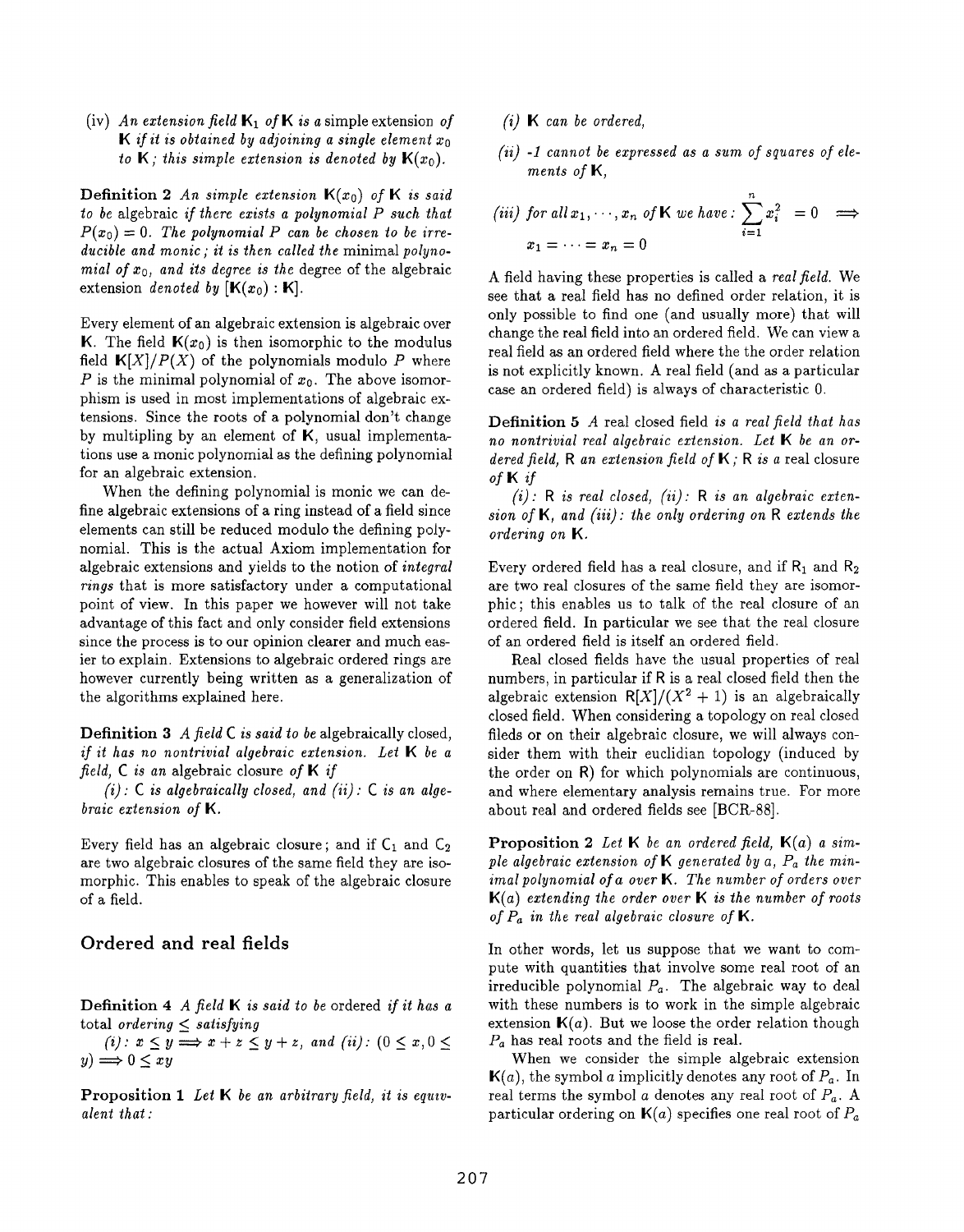among all its possible roots. Each compatible ordering on  $K(a)$  places the symbol a "at its right place" on the real line.

Given an ordered field K, an irreducible polynomial  $P_a$  with  $k > 0$  real roots, we have k orderings of the real field  $\mathbb{K}(a)$ , inducing k ordered fields  $\mathbb{K}_{a_1} \cdots \mathbb{K}_{a_k}$ ; each  $a_i$  is now one of the k real roots of  $P_a$ . The symbol  $a_i$  in the notation  $\mathbf{K}_a$ , is no more an arbitrary root of  $P_a$ but a specific real root on the line (i.e. a root in the real algebraic closure). For the purpose of computing with real algebraic numbers, we will consider each of these ordered fields as an algebraic object.

# Simple ordered extensions

We are now ready to define ordered extensions for an ordered field.

**Definition 6** Let K be an ordered field,  $K_1$  an algebraic extension of K that is real,  $K_1$  is a ordered extension of K if it is ordered with an ordering that is compatible with the ordering on  $K$ .  $K_1$  is a simple ordered extension if it is a simple algebraic extension and an ordered extension.

As we can see, the difference between simple ordered extensions and algebraic extensions for an ordered field, is that an ordered extension has an ordering that extends the basic ordering. This property will be useful when trying to construct higher levels of extensions.

## Basic specifications

Our purpose is to make an Axiom constructor that behaves like the standard SimpleAlgebraicExtension that enables a user to work with algebraic numbers defined by a polynomial. To construct a simple algebraic extension we need to give a base field K to extend, and a univariate defining polynomial for the generator  $\alpha$  of the extension.

However for the case of ordered fields these parameters aren't sufficient, since we need more parameters to define a real algebraic number. Let us consider the simple case of extending the field Q of the rational numbers by the polynomial  $\bar{X}^2 - 2$ , and call  $\alpha$  a root of  $X^2 - 2$ ; we can't answer the simple question  $\alpha > 0$  since we don't know whether  $\alpha$  is  $\sqrt{2}$  or  $-\sqrt{2}$ .

To distinguish among the different real roots of a polynomial  $P_{\alpha}$  we will introduce one parameter more that is an isolation interval for the real root. To construct an ordered extension  $\mathbf{K}_{\alpha}$  ( $\alpha$  is the generator of the extension), we will need :

 $\bullet$  A base ordered field  $K$  to extend,

- A univariate polynomial  $P_{\alpha}$  with coefficients in K such that  $P_{\alpha}(\alpha) = 0$
- An interval  $(a, b)$  of K that isolates one real root of  $P_{\alpha}$ .

Just like in the standard Axiom constructor SimpleAlgebraicExtension the internal represent ation of the elements of a ordered extension will be polynomials in one variable over the base ordered field K. These polynomials are reduced modulo the defining polynomial  $P_{\alpha}$ in a standard way. We will name our constructor SimpleOrderedAlgebraicExtension.

Let us look closer to the requirements for these parameters,

> The base field can be any ordered field where the isolating interval can be refined to any precision. This is always the case for archimedian fields such as Q or any of its ordered extensions.

> The defining polynomial  $P_{\alpha}$  verified by the generator  $\alpha$  needs not to be irreducible over the base field  $\mathbb K$  since a real algebraic number can be defined with any multiple of its minimal polynomial. Like in the D5 ([Duv-87]) system we only need a square free polynomial. This results in considerable time saving since factoring of polynomials can be very long, particularly when the base field is not the usual rational numbers field, but for instance one of its algebraic extensions. In order to save time during computations this polynomial is regularly updated.

> In a similar way, the isolating interval  $(a, b)$  for a root of  $P_{\alpha}$  is refined during computations. Just like for the polynomial, any application asking for the interval will see the updated value. Older values should be saved with explicit copies by the programmer if needed. For technical reasons that we will later see, we will also need  $b$  to be such that  $P_{\alpha}(b) \neq 0$ .

Throughout this section we will consider  $\mathbf{K}_{\alpha}$  the ordered extension of an ordered field **K** with generator  $\alpha$  defined by a square free polynomial  $P_{\alpha}$ , and interval  $(a, b)$ .

In Axiom, when defining a domain, there is always two ways to view an object of the domain. We can view it as an element of the domain we are defining, or as an element of the domain we use to represent the objects of the new domain. Here when viewing an object as an algebraic number we will denote it with a greek letter (i.e.  $\omega$ ). We will use the notation Rep<sub> $\omega$ </sub> (or Rep<sub> $\omega$ </sub>(X) if necessary) for the algebraic number  $\omega$  viewed as its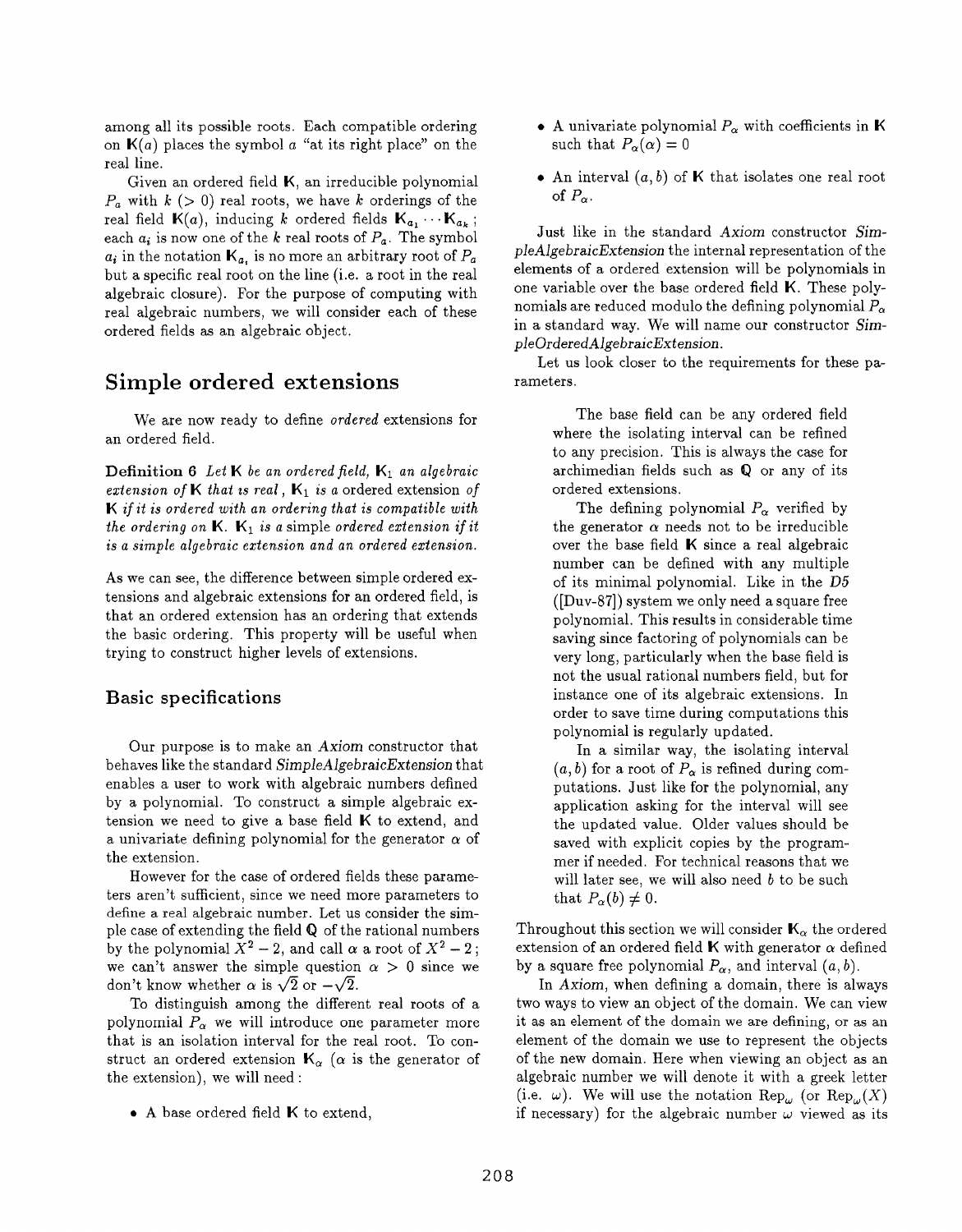representation, namely a polynomial in one variable over the base field.

## Arithmetic operators

We can now examine the implementation for the arithmetic operations in our field, Most algorithms here are derived from [Loo-82], In Axiom many functions are inherited by the category of the object and default implementations are supplied for them. In an actual code very few functions need to be explicitly written by the programmer. Our basic field operations will be: addition, subtraction, multiplication, division, and the zero test that checks if an element  $\omega$  of  $\mathbf{K}_{\alpha}$  is zero.

### Addition, subtraction, and multiplication

There is no real problem to add or subtract algebraic elements since  $K_{\alpha}$  is isomorphic to the modulus field  $K[X]/P(X)$ , and since addition and subtraction don't increase the degree of the polynomials involved. To add or substract two elements of  $K_{\alpha}$  we simply add or substract their representations.

Multiplication increases the degree, so simple operations on polynomials don't suit our needs, We need to multiply the polynomials and reduce the result modulo the defining polynomial  $P_{\alpha}$ . Note however that this may destroy integral nature of terms: let us suppose that  $P_{\alpha}$  has integer coefficients but is not monic; even if Rep<sub> $\omega_1$ </sub> and Rep<sub> $\omega_2$ </sub> have integer coefficients, Rep<sub> $\omega_1\omega_2$ </sub> has rational coefficients.

### Zero check and division

Before implementing division we have to see how to check equality to zero in order to avoid zero division. Let us recall here that the defining polynomial  $P_{\alpha}$  is not supposed to be irreducible, the algebraic number  $\alpha$  can be a root of a divisor of  $P_{\alpha}$ .

The non-real solution given by the D5 system is that whenever we encounter a polynomial  $P$  that has a non trivial gcd with  $P_{\alpha}$ , we have to introduce a case distinction. Computations are separated in two parts :

- $\bullet$  one computation corresponding to the case where the generator  $\alpha$  is a root of  $gcd(P, P_{\alpha})$ , and
- $\bullet$  another corresponding to the case where  $\alpha$  is a root of  $P/\text{gcd}(P, P_{\alpha})$ .

This technique enables to work with all the roots of  $P_{\alpha}$ , but strong typing of Axiom objects is lost since the result of a zero check is no more a boolean value but a list of cases induced by subcomputations.

In fact, in the real case our generator  $\alpha$  is a specific real number since it is characterized by the interval  $(a, b)$ . We can answer to the zero check in a boolean manner.

Let us consider an element  $\omega$  of  $\mathbf{K}_{\alpha}$ , checking  $\omega$  to zero is in fact checking  $\text{Rep}_{\omega}(\alpha)$  in the real algebraic closure of K (recall that  $\text{Rep}_{\omega}$  is a polynomial). Let us consider the polynomial D that is the gcd of  $\text{Rep}_{\omega}$  and  $P_{\alpha}$ , we only have to know if  $D(\alpha)$  is equal to zero in the real closure of K. Since  $P_{\alpha}$  is square free, D is also square free and can only have one root in the interval  $(a, b)$ . Since our isolating interval  $(a, b)$  was chosen such that  $P_{\alpha}(b) \neq 0$  and that  $P_{\alpha}$  has only one root in the interval  $(a, b)$  we have  $P_{\alpha}(a) P_{\alpha}(b) \leq 0$  and the root is in fact in the interval  $[a, b]$ .

Moreover, whenever we find  $D(\alpha) = 0$ , the algebraic number  $\alpha$  can be defined by either  $P_{\alpha}$  or D, and we can use D instead of  $P_{\alpha}$  in further computations. We can replace  $P_{\alpha}$  by D without altering any property of the field we are defining.  $K_{\alpha}$  is characterized by the real algebraic number  $\alpha$ , not by the parameters  $P_{\alpha}$  and  $(a, b)$  used to define it; any set of parameters defining the same algebraic number  $\alpha$  defines the same field  $\mathbf{K}_{\alpha}$ . Since we are defining the field, this modification is safe as long as the parameters are not used for other purposes.

In a similar way, when we find  $D(\alpha) \neq 0$ , we have  $\frac{P_{\alpha}}{D}(\alpha) = 0$  and  $P_{\alpha}$  can be replaced by  $P_{\alpha}/D$ .

Division is classically implemented using the Bezout relation for univariate polynomials. In the actual code the zero test is merged inside inversion, so that gcd computation is only done once.

### The order relation

We have now completed the field operations for  $\mathbf{K}_{\alpha}$ , and want to implement the ordering on  $\mathbb{K}_{\alpha}$ ; up to a subtraction it is equivalent to compute the sign of any element  $\omega$  of  $\mathbf{K}_{\alpha}$ . So our problem reduces to determining the sign of  $\text{Rep}_{\omega}(\alpha)$  in the real closure of K. Since we already know how to check if  $\text{Rep}_{\omega}(\alpha) = 0$  we can assume that  $\omega \neq 0$ .

Restating our problem in the real closure R of K we want to know the sign of  $\text{Rep}_{\omega}(\alpha)$  given a, b,  $\alpha$ ,  $P_{\alpha}$  such that:  $a \leq \alpha < b$ ,  $P_{\alpha}(\alpha) = 0$ ,  $\text{Rep}_{\alpha}(\alpha) \neq 0$ , and  $P_{\alpha}(b) \neq 0$ . If we can find a refinement  $(a_1, b_1)$ of  $(a, b)$  on which  $\text{Rep}_{\omega}$  remains of constant sign, the sign of Rep<sub> $\omega$ </sub>( $\alpha$ ) will be that of Rep<sub> $\omega$ </sub>( $a_1$ ) or Rep<sub> $\omega$ </sub>( $b_1$ ). Our problem is now to find  $a_1$  and  $b_1$  in K such that  $a \le a_1 \le \alpha < b_1 \le b$ , and that Rep<sub>w</sub> has no roots on  $[a_1, b_1].$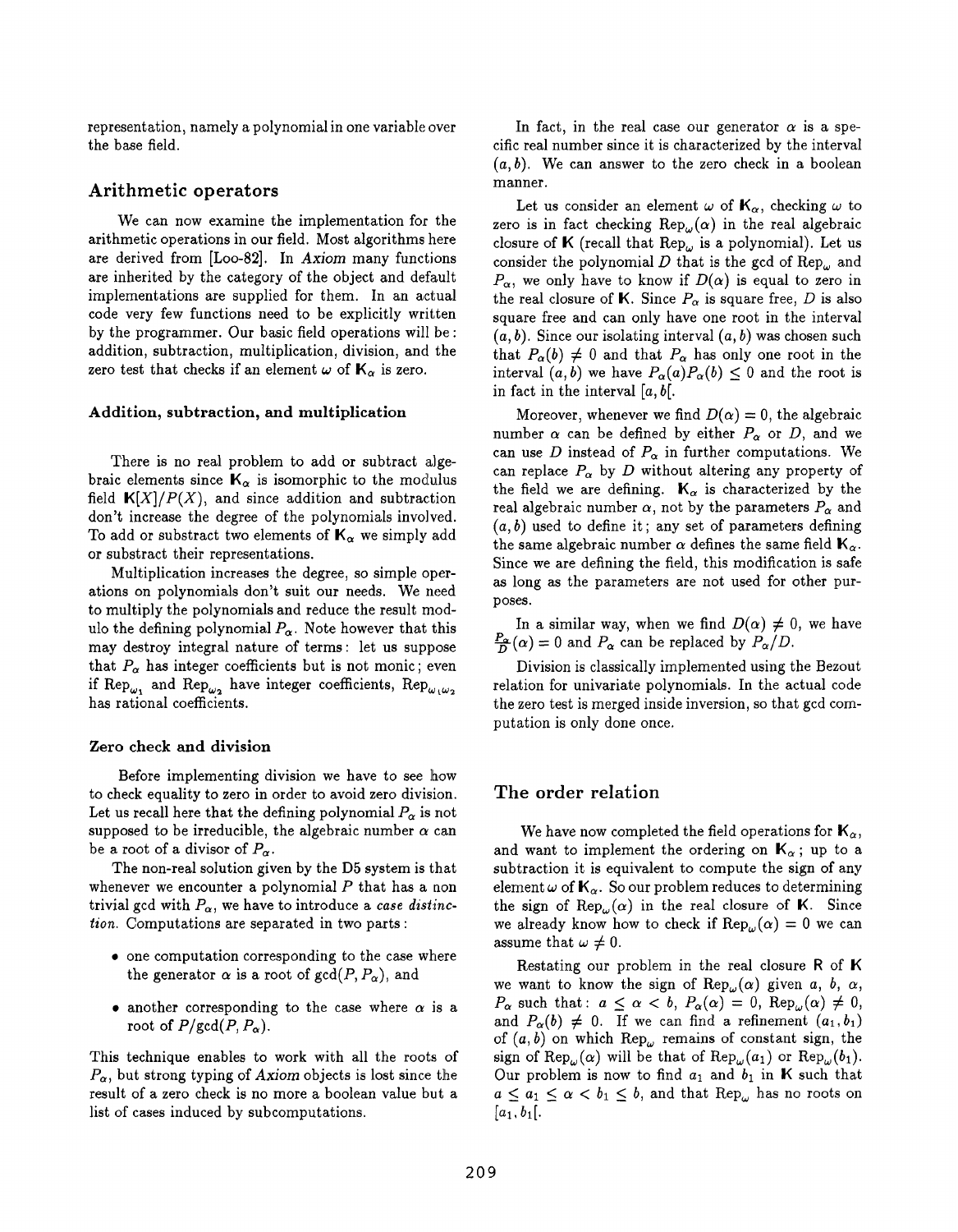We will use Descartes' rule of sign, and a change of variable in order to give a sufficient condition for a polynomial P to have no roots over an interval  $[c, d]$ . Let us recall that by Descartes' rule of sign we know that if a polynomial has no sign variation in the list of it's non-null coefficients then it has no roots over  $]0, +\infty[$ .

We will change the definition of sign variations in order to fit our needs. Let  $P$  be any polynomial, instead of taking the non-null coefficients of P we will consider all its coefficients between 0 and degree $(P)$ , that is including the eventual zeros. We will define the sign variation of a list  $n_0, n_1, \dots, n_k$  so that it counts the sign variations of  $n_0, n_{i_1}, \dots, n_{i_l}$  where the  $n_{i_l}$  are the non-null elements of  $n_1, \dots, n_k$ . In this definition zero counts as a sign, so the only difference between our sign variation and the usual one is that the constant coefficient of P is counted as a sign whether it is null or not.

With this new definition we can see ([Rio-91]) that if a polynomial has no sign variation then it has no roots in  $[0, +\infty]$ . But our problem was stated for an arbitrary interval  $[c, d]$ . To make a mapping between  $[c, d]$  and  $[0, +\infty]$  we will use the change of variables:

$$
F_{c,d} \qquad : \qquad x \mapsto \frac{dx+c}{x+1}
$$

that maps  $[0, +\infty[$  on  $[c, d]$  and the complex right half plane Re(z)  $\geq$  0 on the disc of center  $\frac{c+4}{2}$  and diameter  $rac{d-c}{2}$ . For a polynomial  $P(X)$  we consider the polynomial:

$$
P_{c,d}^{*}(X) = (X+1)^{n} P(\frac{dX+c}{X+1})
$$

where  $n = \text{degree}(P)$ , and whose roots on  $[0, +\infty[$  are transformed into the roots of P on  $[c, d]$  by  $F_{c,d}$ . Now checking the sign variations of  $P_{c,d}^*$  gives us a sufficient condition to check for the absence of roots on  $[c, d]$ .

### Sign determination

Since polynomials are continuous functions, and since Rep<sub>w</sub> $(\alpha) \neq 0$ , we know that there exists a disc in the algebraic closure of K on which  $\text{Rep}_{\omega}(\alpha)$  is never null.

To complete sign determination we only have to find such an interval. Since  $\alpha$  is in [a, b[, we can refine it splitting it in  $|a, \frac{a+c}{2}|$  and  $|\frac{a+c}{2}, b|$  and selecting the one that contains  $\alpha$  until Rep<sub>wa</sub>, has no sign variation. This is always possible in an archimedian field such as Q or any of it's ordered extensions.

## Changing variables Real algebraic closure

We have completed our ordered field operations for  $\mathbf{K}_{\alpha}$ , and we can compute with one specific root of a square free polynomial. We can compute for instance in  $\mathbb{Q}_{\sqrt{2}}$  or in  $\mathbb{Q}_{-\sqrt{2}}$  but we cannot yet answer to more complicated questions such as :  $(\sqrt{2}+(-\sqrt{2})=0)$  since they involve different extensions (here  $\mathbf{Q}_{\sqrt{2}}$  and  $\mathbf{Q}_{\sqrt{2}}$ ).

## Towers of extensions

Using primitive elements we could always compute with quantities that involve only one real algebraic number, but this method is very slow since the degrees of the defining polynomials are prohibitive.

Since the field  $\mathbf{K}_\alpha$  we have constructed has the same properties than the base field K, we can construct ordered extensions of  $K_{\alpha}$  with the same method. We can give us a square free polynomial  $P_\beta$  with coefficients on  $\mathbf{K}_{\alpha},$  and an isolating interval  $[a_{\beta},b_{\beta}]$  for a real root  $\beta$  of  $P_{\beta}$  to construct an ordered field  $\mathbf{K}_{\alpha,\beta}$ . For instance we can construct  $\mathbb{Q}_{\sqrt{2}}$  using  $X^2-2$  and [0, 2] and then construct  $Q_{\sqrt{2}, \sqrt{2}}$  using  $Y^2 - Z$  and  $[-2, 0],$  the question  $\sqrt{2} + (-\sqrt{2}) = 0$  can be answered in  $\mathbb{Q}_{\sqrt{2}, -\sqrt{2}}$ . That is to say in axiom-like syntax:

)ab domain SOAE SimpleOrderedAlgebraicExtension RN := Fraction (Integer) Ext1 :=  $S0AE(RN, 0..2, monomial(1,2)-2, 's2)$ Ext2 :=  $S0AE(Ext1, (-2) ... 0, \text{monomial}(1, 2) - 2, ' - 52)$ 

In a more general way we can iterate the previous process to construct towers of extensions where every new algebraic number is defined in terms of previously defined ones. Starting with an ordered field K we can construct  $\mathbf{K}_{\alpha_1}$  using  $P_{\alpha_1}$  and  $[a_1, b_1]$  above K, and  $\mathbf{K}_{\alpha_1\cdots\alpha_{n+1}}$  using  $P_{\alpha_{n+1}}$  and  $[a_{n+1}, b_{n+1}]$  above  $\mathbf{K}_{\alpha_1\cdots\alpha_n}$ . This induces an efficient method to compute with a sequence of real algebraic numbers  $\alpha_1 \cdots \alpha_n$ .

If we look at the polynomial  $P_{\alpha}$ , defining  $\mathbf{K}_{\alpha_1\cdots\alpha_r}$ , we see that it has coefficients on  $\mathbf{K}_{\alpha_1,\alpha_{i-1}}$ , and that a number in  $\mathbf{K}_{\alpha_1\cdots\alpha_r}$  is represented by a univariate polynomial with coefficients on  $\mathbf{K}_{\alpha_1\cdots\alpha_{i-1}}.$  A polynomial with coefficients on  $\mathbf{K}_{\alpha_1\cdots\alpha_n}$  can be viewed as a two variables polynomial with coefficients on  $\mathbf{K}_{\alpha_1 \cdots \alpha_{i-1}}$ , that is to say  $\mathbf{K}_{\alpha_1\cdots\alpha_k}[X]$  can be viewed as  $\mathbf{K}_{\alpha_1\cdots\alpha_{k-1}}[X,\alpha_i]$ . Iterating this method we see that an element of  $K_{\alpha_1 \alpha_r}$ can be viewed as a multivariate polynomial in  $\alpha_1, \cdots, \alpha_i$ with coefficients on K, and that a polynomial with coefficients on  $\mathbf{K}_{\alpha_1 \cdots \alpha_n}$  is a multivariate polynomial with coefficients on  $\mathbf{K}$  (i.e.  $\mathbf{K}_{\alpha_1 \cdots \alpha_i} [X] = \mathbf{K} [X, \alpha_i, \cdots \alpha_1]$ . We can look to the defining polynomials for an algebraic tower of extensions as a triangular system of multivariate polynomials with coefficients on K. The system is triangular because each element is reduced modulo the defining polynomial of the extension,

 $1$ This is to avoid a 3 cases test that we introduced semi open intervals and asked that  $P_{\alpha}(b) \neq 0$ .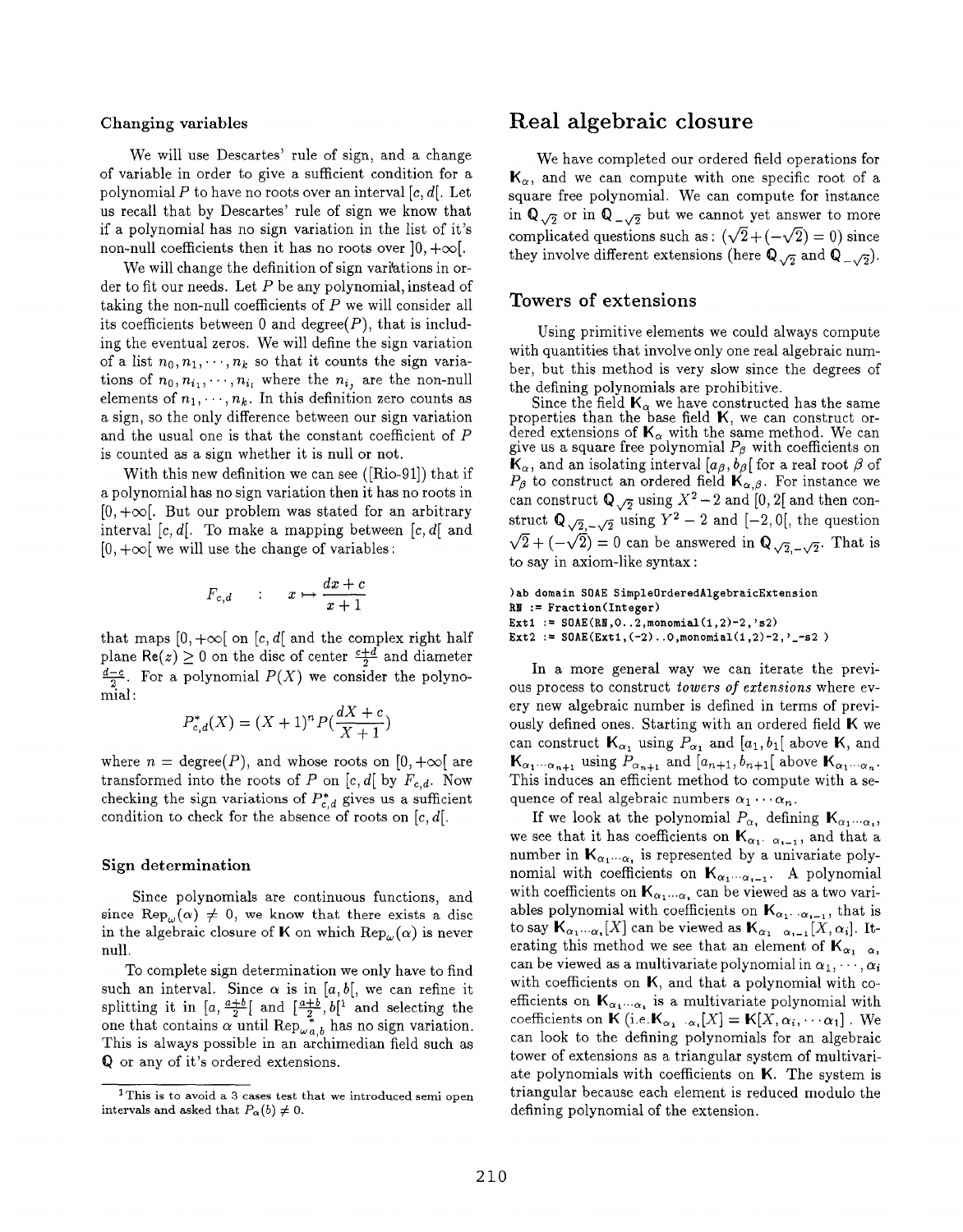Given a triangular set of multivariate polynomials and a corresponding list of intervals (that we can always take on the base field) we can construct the corresponding ordered tower. There is no real code in these towers of extensions since they only avoid the user to "handly" construct each level of extension and to change the types of the different objects involved

## Implicit towers

Fixed length towers enable a user to work with a given set of real algebraic numbers ; though this fits many applications sometimes new algebraic numbers appear while computations are done, The introduction of a hew algebraic number requires a tedious rebuilding a new tower for further computations. Moreover, in a fixed length tower  $\mathbf{K}_{\alpha_1 \cdots \alpha_n}$ , every element is in fact a polynomial in all the variables  $\alpha_1 \cdots \alpha_n$ , even if it doesn't depend on all of the algebraic quantities  $\alpha_1 \cdots \alpha_n$ . This introduces more algebraic levels than necessary for a given element.

### **Representation**

We will use a different coding in order to minimize the height of towers used in the process. We will include the algebraic tower used to construct an object inside its representation. To define a real algebraic quantity  $\omega$ we will give:

- a polynomial  $P_{\alpha}$  describing a real algebraic number  $\alpha$ ,
- an isolating interval  $[a_{\alpha}, b_{\alpha}]$  for  $\alpha$ ,
- a value giving  $\omega$  in function of  $\alpha$ .

Let us look closer at these parameters.

The polynomial  $P_{\alpha}$  is such that  $P_{\alpha}(\alpha) = 0$ ; its coefficients need not necessary be in the base field but are real algebraic numbers in the sense of the present representation.

The isolating interval should be such that  $a_{\alpha} \leq \alpha < b_{\alpha}$  and  $P_{\alpha}(b_{\alpha}) \neq 0$ . The algebraic numbers  $a_{\alpha}$  and  $b_{\alpha}$  isolate one root of  $P_{\alpha}$ . In practice however they remain on the base field,

The value giving  $\omega$  in function of  $\alpha$  is a univariate polynomial as it would be in a simple ordered extension. The only difference is that we don't need it to have coefficients on the base field, but only real algebraic coefficients.

We see that the only requirements we have for the parameters is that they should be real algebraic, Since we are defining real algebraic numbers, we only want them to be expressed in terms of previously defined real algebraic numbers.

Now the recursive nature of real algebraic numbers can appear in a simple recursive definition of an  $Ax$ iom constructor : RealClosure. The argument of that constructor is the field of which we are computing the closure. The representation for the elements in Real-Closure is recursive as in the standard Axiom construc $torMultivariate Polynomial$ . Here is the representation part of the objects :

Structure := Record(name :  $Symbol$ , nullpol : Sparse UnivariatePolyn omial(\$),  $approx: Segment(\$),$ value:  $SparseUnivariate Polynomial(\text{\textcircled{\$}})$ Rep := Union(TheField , Structure)

Here TheField is the ordered field we are closing, thus basic numbers are considered algebraic. The field "name" in the record is used to print the objects and to give an ordering on the different algebraic quantities involved.

Let us look how would be represented the number  $\sqrt{2}+2$  when computing the real closure of the rational numbers:

- $\bullet$  the "name" field contains a name to print the algebraic number  $\sqrt{2}$ , let's call it  $\alpha$ .
- $\bullet$  The "nullpol" field contains a polynomial verifie by the algebraic number  $\sqrt{2}$ , for instance  $X^2 - 2$ , here its coefficients are rational numbers.
- $\bullet$  The "approx" field contains an isolating interv for  $\sqrt{2}$ , let's say [0, 2].
- the "value" field contains the value of  $\sqrt{2} + 2$ , in function of  $\sqrt{2}$ , that is to say  $X + 2$ , this polynomial has rational coefficients.

This number or any other defined with  $\sqrt{2}$  can now appear in definitions for further real algebraic objects.

### Operations

In order to implement the operations on our domain, let us recall that an element of RealClosure only has in its representation the necessary algebraic quantities used to define it. So the algebraic towers corresponding to different elements are different, and we must update their internal towers in order to make an operation in a proper simple ordered extension.

Our first utility operations will be the ones needed to manipulate the tower of an element. We will have three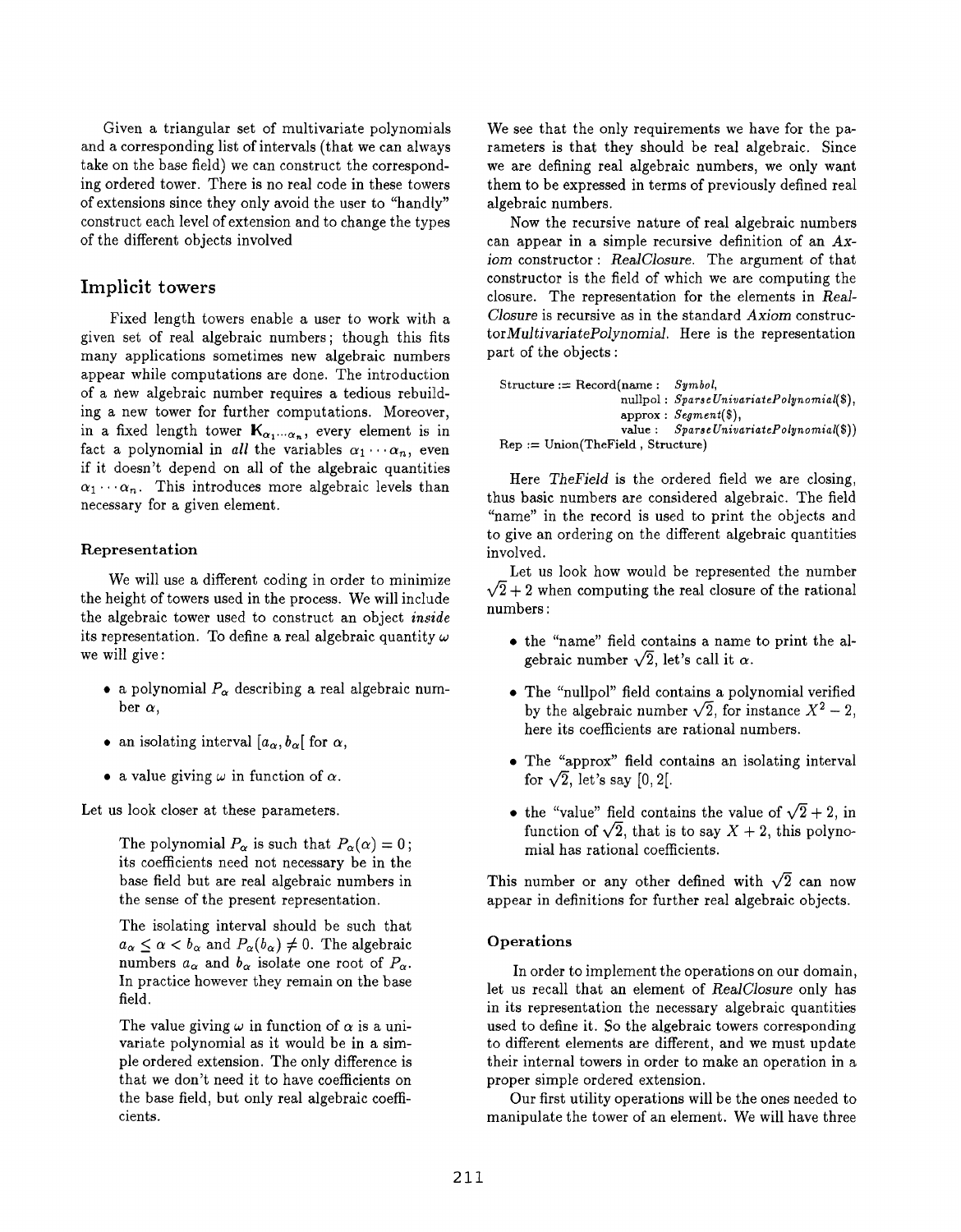operations: isAlgebraic?, moreAlgebraic, and lessAlgebraic. The operation is Algebraic? takes an element  $\omega$  of the closure and an expression  $\alpha$ ; it checks if  $\alpha$  appears in the defining tower of  $\omega$ . In the same spirit more-Algebraic forces  $\omega$  to depend on  $\alpha$ , and lessAlgebraic removes if it can the dependency of  $\omega$  in  $\alpha$  (i.e. if  $\omega$ doesn't depend on the algebraic quantity  $\alpha$ ).

Now, as we can update the towers of different elements, we can implement the ordered field operations themselves. Let us suppose that we want to implement an operation op of two arguments of the real closure that returns an element of the real closure. That is to say in axiom-like syntax:  $op:(\$,\$) \rightarrow \$$ , meaning that op is a two arguments operation of the real closure.

We are defining RealClosure(TheField) with representations as above,  $op(number1, number2)$  is given by :

- if number1 and number2 are both in TheField return  $op(number1, number2)$  (since op exists in TheField).
- Up to a reorganization of terms, we can assume that the greatest algebraic quantity appearing in numberl and number2 is numberl. name.
- $\bullet$  if number2 is in The Field or if number2.name  $\lt$ numberl name then :
	- call op recursively with arguments numberl and number2 forced to be algebraic in numberl.name.
	- eventualy remove the algebraic dependency of the result in number1.name, and return it.
- Now number1 and number2 both depend on the same algebraic quantity numberl name. Let EffectiveField be the simple extension of RealClo $sure(TheField)$  by the algebraic quantity defining both numberl and number2. This field is licit because RealClosure{TheField) has the correct properties to be an argument of SimpleOrderedAlgebraicExtension.
- Transform the univariate polynomials numberl. value and number2. value to elements of EffectiveField, and call algl and alg2 the results.
- $\bullet$  Now op exists in *EffectiveField*. Call op with arguments alg1 and alg2 (in  $EffectiveField$ ), transform the result back to univariate polynomials and call it aValue.
- Let res be the algebraic number defined by numberl.name, numberl.approx numberl .nullpol and aValue. Eventualy remove the dependecy of res in numberl name, and return it.

As we can see there are three operations called op involved:

- $\bullet$  the base field op used in the trivial case,
- the effective field op used when algebraic towers match at their first level,
- the real closure op recursively called when algebraic towers don't match at theit first level.

As we saw in the previous section on simple extensions, implementation of an operation op relies on operations on the base field, Here the operation op in EffectiveField will itself call other operations in RealClosure(TheField) (since it is the base field of the simple extension). The latter code terminates since when called from *Effective*-Field, an operation of RealClosure has arguments with one less level of algebraicity.

For clarity let us see what happens when we add  $\sqrt{2} + 1$  and  $\sqrt{3}$  in the real closure of Q:

- $\bullet \sqrt{2} + 1$  and  $\sqrt{3}$  are both represented as towers of height 1,
- $\bullet$  + is called with arguments  $\sqrt{2} + 1$  and  $\sqrt{3}$  in the real closure, let us suppose that the main algebraic quantity is  $\sqrt{2}$ . Since algebraic quantities differ,  $\sqrt{3}$  is transformed in a tower of height 2 with  $\sqrt{2}$  as its first level algebraic quantity. The operation  $+$  is then recursively called with those two arguments.
- Now the first levels of both argument match, and the effective field is the simple extension of the real closure defined by the polynomial  $X^2-2$ , and a suit able isolating interval.
- The values expressing both arguments as polynomials in one variable over the real closure are :
	- $X + 1$  for  $\sqrt{2} + 1$
	- the constant polynomial  $\sqrt{3}$  (since it doesn't depend on  $\sqrt{2}$ ).
- Both values are then transformed into elements of the effective field, since they are reduced modulo  $X^2-2$ , they remain the same.
- $\bullet$  + is called in the effective field with those two arguments. Addition in a simple extension is just polynomial addition, thus  $+$  of univariate polynomials over the real closure is called.
- Since polynomial addition relies on coefficient addition, to complete the polynomial addition of  $X+$ 1 and the constant polynomial  $\sqrt{3}$  there is a call to the real closure addition  $1 + \sqrt{3}$ . Let us examine this call: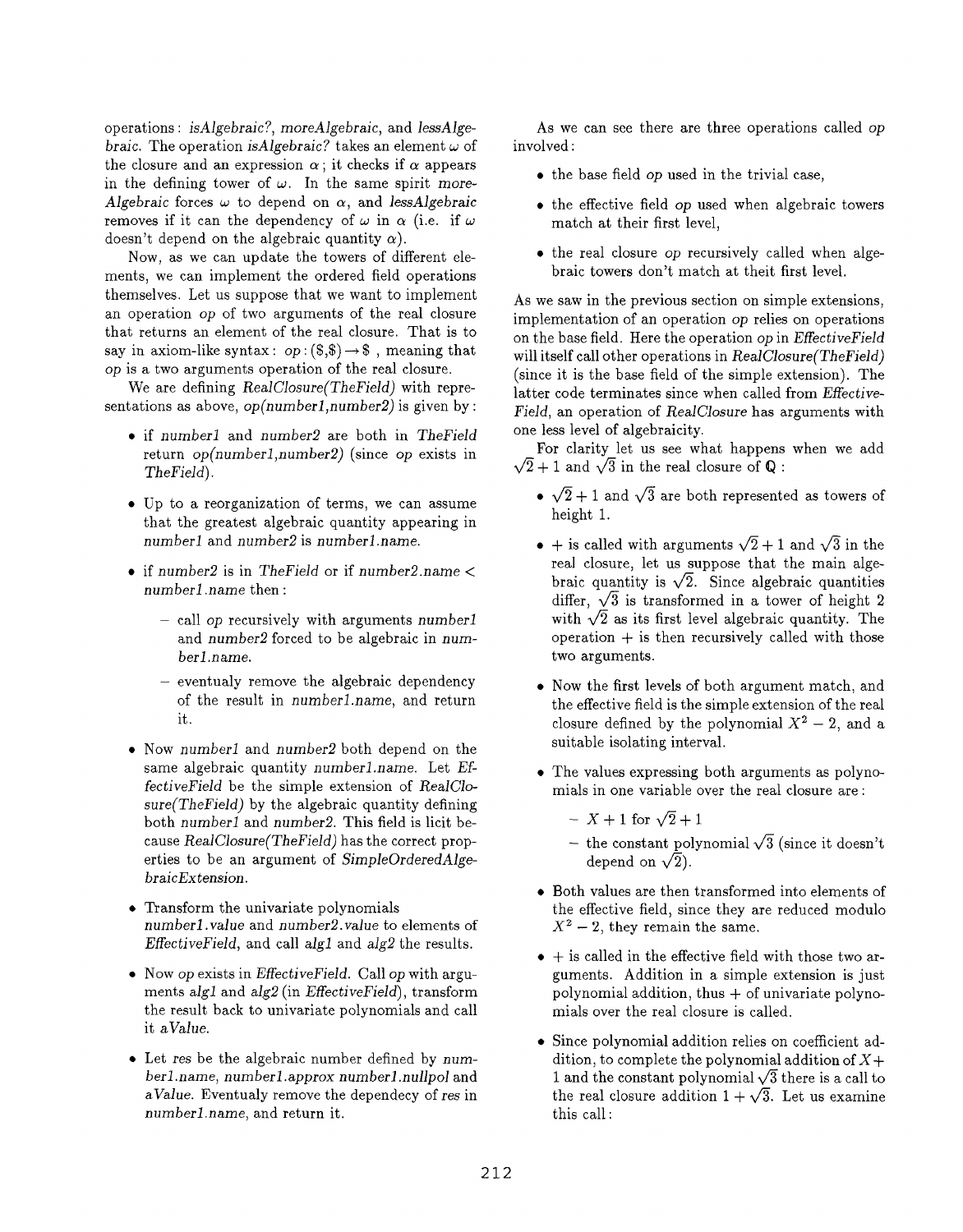- Arguments of this call are 1 and the tower of height  $1\sqrt{3}$ .
- The number 1 is transformed in a tower of level 1 with main algebraic quantity  $\sqrt{3}$ . The real closure addition is then recursively callled with these arguments.
- As above the effective operation is called and univariate polynomial addition is called with arguments  $X$  and the constant polynomial 1.
- This addition returns  $X + 1$  since there is no more call to real closure addition.
- $-$  since  $X + 1$  is simplified modulo the defining polynomial of  $\sqrt{3}$ , the effective field addition is terminated with result  $\sqrt{3} + 1$ .
- This result is transformed back to univariate polynomial over the real closure becoming  $X + 1$ , the algebraic quantities are here  $X^2-3$  that defines  $\sqrt{3}$  and a suitable isolating interval.
- Since  $X + 1$  is not constant, and since  $X^2 3$ is not linear, algebraicity cannot be removed, and the call terminates with  $\sqrt{3}+1$  as result.
- This completes polynomial addition with result  $X + (\sqrt{3} + 1)$ , and the effective field operation terminates with result  $\sqrt{2} + (\sqrt{3} + 1)$ .
- As in the previous call, algebraicity cannot be removed so the result is finally given. It is a tower of height 2 with first level defining polynomial:  $X^2-2$  and first level value  $X + a$ , where a is a tower of height 1 whose defining polynomial is  $X^2-3$  and value is  $X+1$ .

Operations with only one argument are simply done in the effective field, removing eventual superfluous aJgebraic levels as above. As we saw the key to all the operations is the correct construction of an effective field and a call to its operations. In fact this process is a recursive version of manual tower manipulations.

Other functions used to produce new real algebraic numbers, and some access functions to the different defining parameters of a real algebraic number were also implemented in order to provide the user with a reasonable interface.

### Examples

We will give here some example of use in axiom of our constructor. Computations were done using axiom version 1.0 on an IBM RS6000 model 320H<sup>2</sup>.

Basic use:

 $axiom(1)-\lambda 1g := RealClosure(Fraction(Integer))$ 

(1) RealClosure Fraction Integer

Type: Domain Time:  $0.04$  (IN) +  $0.02$  (OT) =  $0.06$  sec  $axiom(2)-\n1: = algebraicOf(0..2,monomial(1,2)-2,'s2)\$ -- creates an algebraic number

 $(2)$  s2

Type: RealClosure Fraction Integer Time: 3.90 (IN) + 0.12 (EV) + 1.14 (OT) = 5.16 sec  $axiom(3)->(n1+2)**2$ 

 $(3)$  4s2 + 6

Type: RealClosure Fraction Integer Time:  $0.39$  (IN) +  $0.11$  (EV) +  $0.24$  (OT) = 0.74 sec  $axiom(4)-\n2:=algebraicOf(0..2,monomial(1,2)-3,'s3)*Alg$ 

 $(4)$  s3

Time: 0.11 (IN) + 0.03 (EV) + 0.06 (OT) = 0.20 see  $axiom(5)-1/(n1-n2)$ Type: RealClosure Fraction Integer

 $(5) - s3 - s2$ 

 $Time: 0.05$  (IN) + 1.56 (EV) + 0.10 (OT) = 1.71 sec  $axiom(6)-2% < 0$ Type: RealClosure Fraction Integer

(6) true

Time: 0.24 (H?) + 0.13 (EV) + 0.08 (OT) = 0.45 sec Type: Boolean axiom(7)->mainSegOf(n1) -- gives updated interval

(7) [1,2[ Type: RightOpenInterval RealClosure Fraction Integer Time:  $0.02$  (IN) +  $0.10$  (OT) =  $0.12$  sec

Computations in the real closure are done the same way than in the field, let us see some harder examples. The roots of the polynomial  $X^4 - 10X^2 + 1$  are  $-\sqrt{2}$  –  $\sqrt{3}, \sqrt{2}-\sqrt{3}, -\sqrt{2}+\sqrt{3}$  and  $\sqrt{2}+\sqrt{3}$ . We will introduce two algebraic quantities alg1 and alg2 to be  $-\sqrt{2} + \sqrt{3}$ and  $\sqrt{2} + \sqrt{3}$ . We will then check  $\left(\frac{alg1 + alg2}{2}\right)^2$  to 3.

 $axiom(1)-\lambda 1g := RealClosure(Fraction(Integer))$ 

```
(1) RealClosure Fraction Integer
                                              Type: Domain
                  Time: 0.01 (IM) + 0.01 (OT) = 0.02 sec
axiom(2)-\lambda alg1 := algebraicOf(0..2, ...)monomial(1,4)-monomial(10,2)+1,
                         '-s2_+s3 )$Alg
```

```
(2) -s2+s3
```

```
Type: RealClosure Fraction Integer
     Time: 2.17 (IN) + 0.01 (EV) + 1.02 (OT) = 3.20 sec
axiom(3)->alg2 := algebraic0f(2..4, ...)monomial(1,4)-monomial(10,2)+1,>s2-+s3 ) $Alg
```
(3) s2+s3 Type: RealClosure Fraction Integer Time: 0.13 (IN) + 0.02 (EV) + 0.07 (OT) = 0.22 sec  $axiom(4) - \frac{((alg1 + alg2)}{2} \cdot \frac{2}{x} = 3) @ Boolean$ 

```
(4) true
```
<sup>&</sup>lt;sup>2</sup> Computing times are indicative, many parts of the code still need to be optimized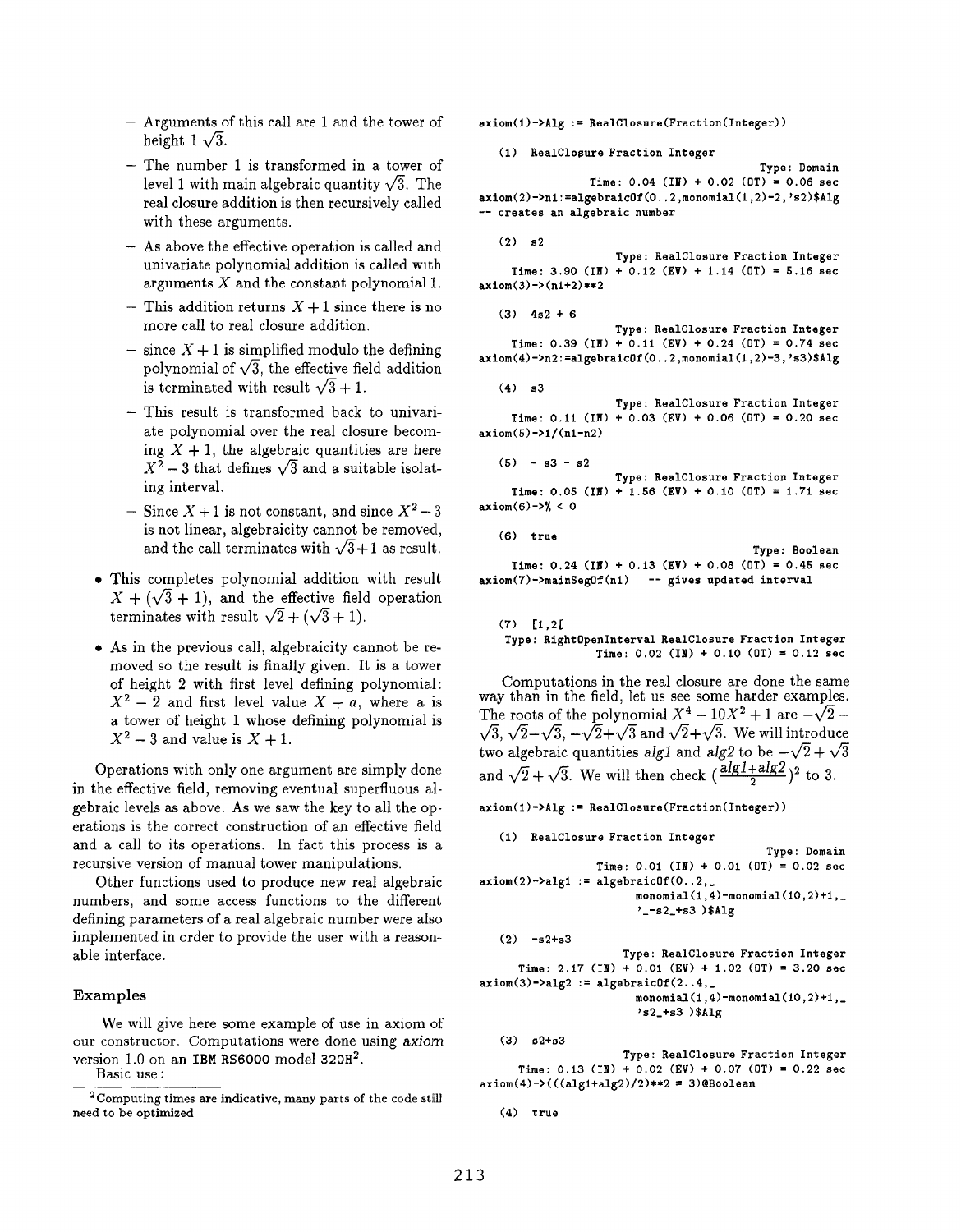```
Type: Boolean
     Time: 2.14 (IN) + 1.57 (EV) + 0.30 (OT) = 4.01 sec
axiom(5)-\frac{1}{2} algl --gives the defining polynomial
```
2  $\overline{4}$  $(5)$  ? - 10? + 1 Type: SparseUnivariatePolynomial RealClosure ... Time:  $0.01$  (IN) + 0.13 (OT) = 0.14 sec  $axiom(6)$ ->mainAlgOf alg2

3  $(6)$  ? +  $-s2+s3 - 10-s2+s3$ Type: SparseUnivariat ePolynomial RealClosure . . . Time:  $0.01$  (IN) + 0.08 (OT) = 0.09 sec  $axiom(7)->a1g2$ 

3  $(7)$  -  $-s2+s3$  +  $10-s2+s3$ Type: RealClosure Fraction Integer  $Time: 0.06 (DT) = 0.06 sec$ 

axiom(8) ->mainVarOf alg2

(8) s2+s3

Type: Union (Symbol, . ..) Time:  $0.02$  (IM) +  $0.14$  (OT) = 0.16 sec

As we can see here the defining polynomial for  $alg2$ has been updated since it was a mutiple of  $X - algI$ . Simplifications occured during various zero checks during computation. However since  $alg2$  was constructed using a polynomial, algebraic dependency is not removed on  $\tilde{alg2}$  but it will be in any computation with it:

 $axiom(9)->|a|g2**2$ 

2  $(9) - -s2+s3 + 10$ Type: RealClosure Fraction Integer Time:  $0.02$  (IN) +  $0.10$  (EV) +  $0.02$  (OT) =  $0.14$  sec  $axiom(10)$  ->mainVarOf  $\%$ 

 $(10)$  -s2+s3

Type: Union (Symbol, . ..) Time:  $0.01$  (IM) + 0.05 (OT) = 0.06 sec

Let us see a non obvious square roots comparison.

axiom (i)->Alg := RealClosure (Fraction (Integer) )

```
(1) RealClosure Fraction Integer
```

```
Type: Domain
                  Time: 0.01 (IN) + 0.01 (OT) = 0.02 sec
axiom(2)-\text{Mysqrt}(n:\text{PositiveInteger}):Alg ==_
          algebraic 0f(0..n,monomial(1,2)-n,concat("s" ,n: :String) : :Symbol)$Alg
-- this avoids typing
   Function declaration mysqrt : PositiveInteger ->
   RealClosure Fraction Integer has been added to
   workspace.
                                                Type: Void
                               Time: 0.04 (IN) = 0.04 sec
axiom(3)->s28: =mysqrt(28); s82: =mysqrt(82);s33: =mysqrt (33) ; 574 :=mysqrt (74) ;
-- we are not interested to see the results
   Compiling function mysqrt with type PositiveInteger
   -> RealClosure Fraction Integer
```
Type: RealClosure Fraction Integer Time: 1.36 (IN) + 0.11 (EV) + 0.10 (OT) = 1.57 sec axiom (4)-> s28+s82<s33+s74

(4) true

Type: Boolean Time:  $0.02$  (IN) + 64.20 (EV) + 0.02 (OT) = 64.24 sec

Computing time seems a little long for this example of a sign computation in a tower of heigth 4, but it cannot be solved using primitive elements techniques. As far as we know, another implementation using tower concepts takes significantly more time. Computation is long because many interval refinements take place; let us look how much an interval has been refined:

```
axiom(5)->(hi(mainSegOf(s28))-lo(mainSegOf(s28)))_
          :: SmallFloat
```
### (5) 8.149072527885437E-10

Type: SmallFloat Time:  $0.95$  (IN) +  $0.66$  (OT) = 1.61 sec

Since the process is independent of the base field we can compute in a "floating real closure" saving some time:

```
axiom (l)->Alg := RealClosure (SmallFloat)
```

```
(1) RealClosure SmallFloat
                                             Type: Domain
                              Time: 0.01 (OT) = 0.01 sec
axiom(2)->mysqrt(n:PositiveInteger):Alg ==_
          algebraic 0f(0..n,monomial(1,2)-n,concat(''s'', n: :String) : :Symbol)$Alg
  Function declaration mysqrt : PositiveInteger ->
  RealClosure SmallFloat has been added to workspace.
                                              Type: Void
                              Time: 0.04 (IN) = 0.04 sec
axiom(3)->s28 := mysqrt(28);s82 := mysqrt(82);s33:=mysqrt (33) ;s74 :=mysqrt(74) ;
  Compiling function mysqrt with type PositiveInteger
  -> RealClosure SmallFloat
```
Type: RealClosure SmallFloat Time: 1.51 (IN) + 0.18 (EV) + 0.05 (OT) = 1.74 sec axiom (4)-> s28+sS2<s33+s74

```
(4) true
```
Type: Boolean Time:  $0.04$  (IN) + 41.57 (EV) + 0.01 (OT) = 41.62 sec axiom (5)-> hi(mainSegOf (s28) )-lo (mainSegOf (s28) )

```
(5) 8.149072527885437E-10
                         Type i RealClosure SmallFloat
```

```
Time: 0.03 (IN) + 0.18 (OT) = 0.21 sec
axiom (6)-> (hi(mainSegOf(s28 ))+lo(mainSegOf (s28)))/2
-- an approximate value
```

```
(6) 5.2915026221307926
```
Type: RealClosure SmallFloat Time:  $0.07$  (IN) +  $0.24$  (OT) =  $0.31$  sec

The advantage over complete floating point computations is that we don't loose precision for algebraic computations:

```
axiom(7)->s28 ** 2
```